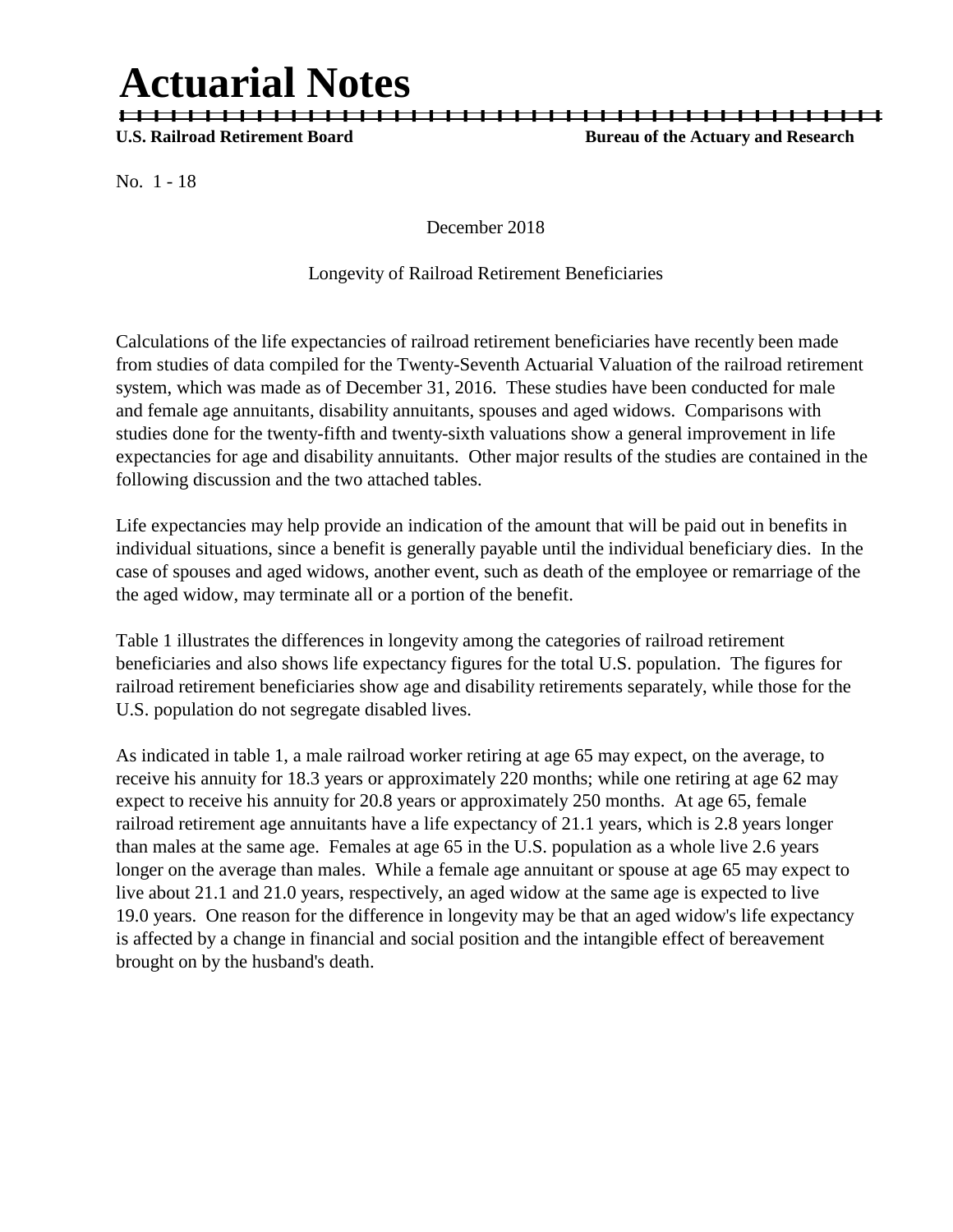Life expectancies for disability beneficiaries are shown below. Both those disabled from performing their regular occupation and those totally disabled from performing any occupation are included. Total disabilities are those which meet the more restrictive disability standards of social security.

|                    |               | 5 or more years  |
|--------------------|---------------|------------------|
| $\frac{Age^b}{45}$ | At retirement | after retirement |
|                    | 28.1          | 28.4             |
| 50                 | 24.4          | 25.2             |
| 55                 | 20.6          | 21.5             |
| 60                 | 17.3          | 18.1             |
| 65                 |               | 14.9             |
| 70                 |               | 11.8             |
| 75                 |               | 9.2              |
| 80                 |               | 6.9              |

Life expectancies<sup> $a$ </sup> at selected ages for railroad disability annuitants at retirement and 5 or more years after retirement

<sup>a</sup> Based on experience between 2012 and 2015 anniversaries of retirement.

<sup>b</sup> Age nearest birthday.

<sup>c</sup> Data not statistically significant.

This table indicates that the life expectancy of a person newly disabled is somewhat lower than that of a person disabled a number of years earlier. At age 55, for example, a recently disabled person may expect to live 20.6 years on average, while one disabled 5 or more years ago has a life expectancy of 21.5 years.

The data used to calculate life expectancy figures also provide a basis for estimating what proportion of the retired population may be expected to remain alive at the end of a particular number of years in the future. The chances of survival for 5, 10, 15 and 20 years for retired individuals are given in table 2. According to these figures, from a group of 1,000 retired male employees at age 65, 933 will survive at least 5 years, 822 at least 10 years, 658 at least 15 years, and 448 at least 20 years. Of female age annuitants at age 65, 578 will be alive 20 years later.

Life expectancy figures are averages for large groups. The future lifetime of a particular individual may be longer or shorter than the life expectancy for his age group. Under the railroad retirement system, there have been many who have received benefits for 30 years or more.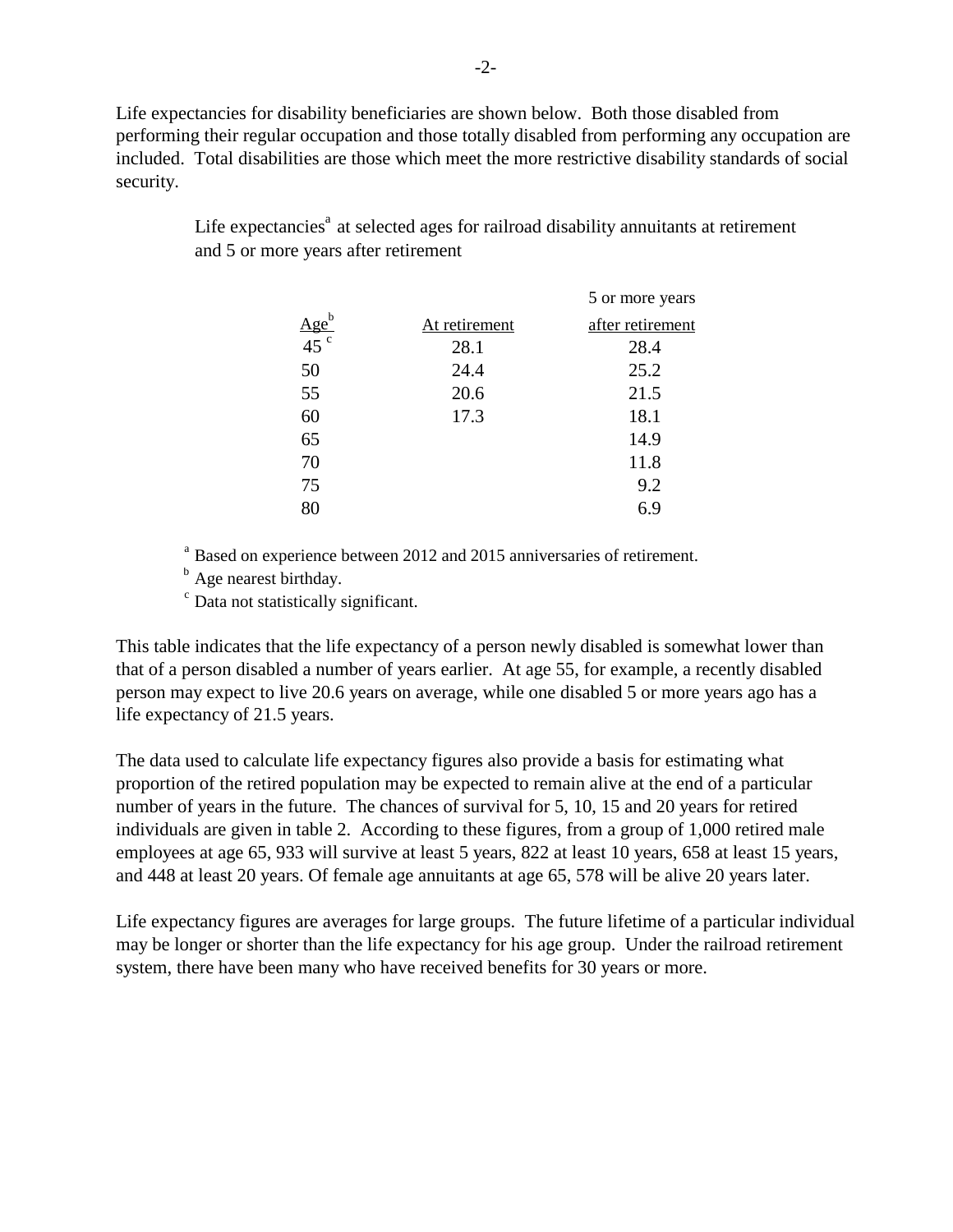#### Table 1

|         |       |                | Railroad Retirement <sup>a</sup> |                      |                     |                              |         |
|---------|-------|----------------|----------------------------------|----------------------|---------------------|------------------------------|---------|
|         |       | Age annuitants |                                  | Disability           |                     | U.S. Population <sup>b</sup> |         |
| $Age^c$ | Males | Females        | Annuitants                       | Spouses <sup>d</sup> | Widows <sup>e</sup> | Males                        | Females |
| 60      | 22.5  | 25.6           | 18.0                             | 25.4                 | 23.0                | 21.7                         | 24.6    |
| 61      | 21.6  | 24.7           | 17.4                             | 24.5                 | 22.2                | 20.9                         | 23.8    |
| 62      | 20.8  | 23.7           | 16.8                             | 23.6                 | 21.3                | 20.1                         | 22.9    |
| 63      | 19.9  | 22.8           | 16.1                             | 22.7                 | 20.5                | 19.4                         | 22.1    |
| 64      | 19.1  | 22.0           | 15.5                             | 21.9                 | 19.7                | 18.7                         | 21.3    |
| 65      | 18.3  | 21.1           | 14.9                             | 21.0                 | 19.0                | 17.9                         | 20.5    |
| 66      | 17.5  | 20.3           | 14.3                             | 20.2                 | 18.2                | 17.2                         | 19.7    |
| 67      | 16.7  | 19.5           | 13.6                             | 19.4                 | 17.5                | 16.5                         | 18.9    |
| 68      | 15.9  | 18.6           | 13.0                             | 18.6                 | 16.7                | 15.8                         | 18.1    |
| 69      | 15.1  | 17.8           | 12.4                             | 17.8                 | 16.0                | 15.1                         | 17.3    |
| 70      | 14.4  | 16.9           | 11.8                             | 17.0                 | 15.3                | 14.4                         | 16.6    |
| 71      | 13.7  | 16.1           | 11.3                             | 16.3                 | 14.6                | 13.7                         | 15.8    |
| 72      | 13.0  | 15.3           | 10.7                             | 15.5                 | 14.0                | 13.1                         | 15.1    |
| 73      | 12.3  | 14.5           | 10.2                             | 14.8                 | 13.3                | 12.4                         | 14.4    |
| 74      | 11.6  | 13.8           | 9.7                              | 14.1                 | 12.6                | 11.8                         | 13.6    |
| 75      | 11.0  | 13.0           | 9.2                              | 13.3                 | 12.0                | 11.2                         | 12.9    |
| 76      | 10.4  | 12.3           | 8.7                              | 12.6                 | 11.4                | 10.5                         | 12.3    |
| 77      | 9.8   | 11.6           | 8.2                              | 12.0                 | 10.8                | 10.0                         | 11.6    |
| 78      | 9.2   | 11.0           | 7.7                              | 11.3                 | 10.2                | 9.4                          | 10.9    |
| 79      | 8.6   | 10.4           | 7.3                              | 10.7                 | 9.6                 | 8.8                          | 10.3    |
| 80      | 8.1   | 9.9            | 6.9                              | 10.1                 | 9.1                 | 8.3                          | 9.7     |
| 81      | 7.5   | 9.3            | 6.6                              | 9.5                  | 8.6                 | 7.8                          | 9.1     |
| 82      | 7.0   | 8.7            | 6.1                              | 8.9                  | 8.1                 | 7.3                          | 8.5     |
| 83      | 6.5   | 8.1            | 5.7                              | 8.3                  | 7.6                 | 6.8                          | 8.0     |
| 84      | 6.1   | 7.6            | 5.3                              | 7.8                  | 7.1                 | 6.3                          | 7.5     |
| 85      | 5.6   | 7.1            | 5.0                              | 7.3                  | 6.7                 | 5.9                          | 7.0     |

## Life expectancies at ages 60-85 for railroad retirement beneficiaries and for the general population

<sup>a</sup> Based on experience between anniversaries of retirement in 2012 and 2015 for all annuitants.

<sup>b</sup> Tables 2 and 3, United States Life Tables, 2013, National Vital Statistics Reports, Vol. 66, No. 3, April 11, 2017.

 $\degree$  For railroad retirement data, age basis is age nearest birthday at beginning of policy year; for U.S. population data, age basis is exact age.

d About 94 percent of spouses are female.

e Includes widowers. About 99 percent of aged widows and widowers are female.